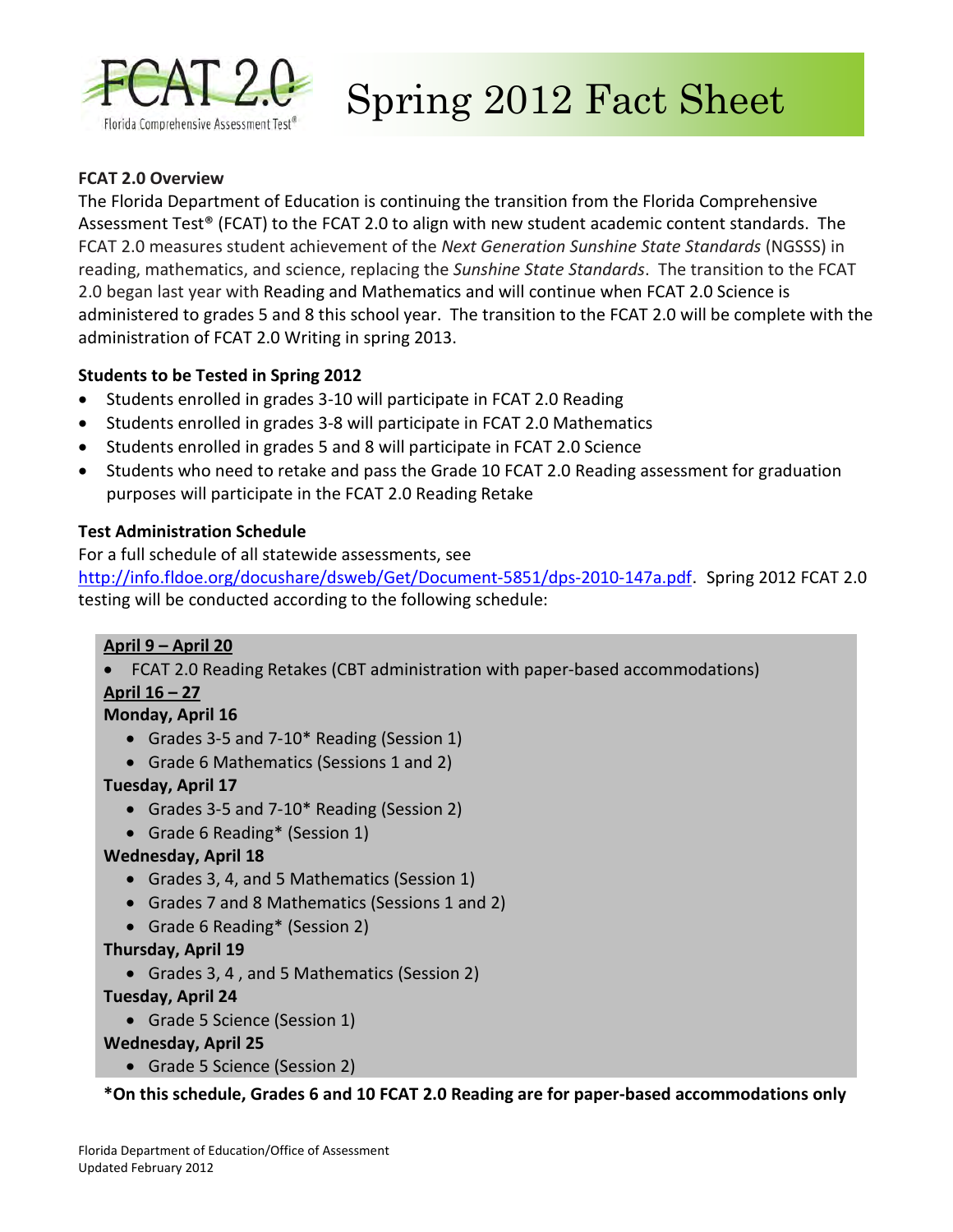- Grades 6 and 10 FCAT 2.0 Reading are computer-based testing (CBT) administrations.
	- o Districts may use the entire two-week testing window to administer these assessments. The test must be administered over two days (one session per day) as is the case for paper-based FCAT 2.0 Reading administrations at other grade levels.

2

- o Paper-based versions (regular print and braille) will be provided for students with disabilities who require allowable accommodations, as specified in their Individual Educational Plans (IEPs) or Section 504 plans.
- o CBT accommodated forms (large print, color contrast, zoom) are available via TestHear software for students whose IEPs indicate these accommodations.
- o The Grades 6 and 10 FCAT 2.0 Reading computer-based practice tests, called ePATs, will be available for teachers, students, and parents in January 2012. This tool is available online at [www.FLAssessments.com/ePAT](http://www.flassessments.com/ePAT) for both TestNav and TestHear**.** Instructions for downloading the installer software and ePATs are also located on this site. Students are required to participate in a practice test at their school prior to testing.
- o The ePAT for the FCAT 2.0 Reading Retake is currently available at [www.FLAssessments.com/ePAT](http://www.flassessments.com/ePAT).
- Grade 8 FCAT 2.0 Science may be administered on Day 4, Day 5, Day 6, Day 7, or Day 8 of the testing window. Districts must select one day to administer the test in their district, and both sessions must be administered on the same day.
- The official 2012 Daily Session Schedule may be accessed at [http://www.fldoe.org/asp/pdf/2012Daily-RMS-Schedule.pdf.](http://www.fldoe.org/asp/pdf/2012Daily-RMS-Schedule.pdf)

# **Test Administration Information**

Information regarding the number of items and content areas of each FCAT 2.0 assessment can be found in the Test Design Summary located at [http://fcat.fldoe.org/pdf/designsummary.pdf.](http://fcat.fldoe.org/pdf/designsummary.pdf)

- FCAT 2.0 Reading
	- o Grades 3-10 FCAT 2.0 Reading will be administered in two 70-minute sessions with a break in the middle of each session.
	- o The FCAT 2.0 Reading Retake will be administered in two sessions over two days. Students have up to half of a typical school day to complete each session.
	- o FCAT 2.0 Reading consists of multiple-choice items only.
- FCAT 2.0 Mathematics
	- o Grades 3-8 FCAT 2.0 Mathematics will be administered in two 70-minute sessions with a break in the middle of each session.
	- o FCAT 2.0 Mathematics consists of multiple-choice and gridded-response items in grades 4-8, and multiple-choice items only in grade 3.
	- o Students in grades 3 and 4 will receive a ruler to use during Session 2 of FCAT 2.0 Mathematics.
	- o Students in grades 7 and 8 will receive an approved hand-held four-function calculator to use during the FCAT 2.0 Mathematics sessions.
	- o Students in grades 5-8 will receive a reference sheet to use during the FCAT 2.0 Mathematics sessions.
- FCAT 2.0 Science
	- o Grades 5 and 8 FCAT 2.0 Science will be administered in two 80-minute sessions with a break in the middle of each session.
	- o Students in grade 8 will receive a hand-held four-function calculator and a Periodic Table of the Elements to use during the FCAT 2.0 Science sessions.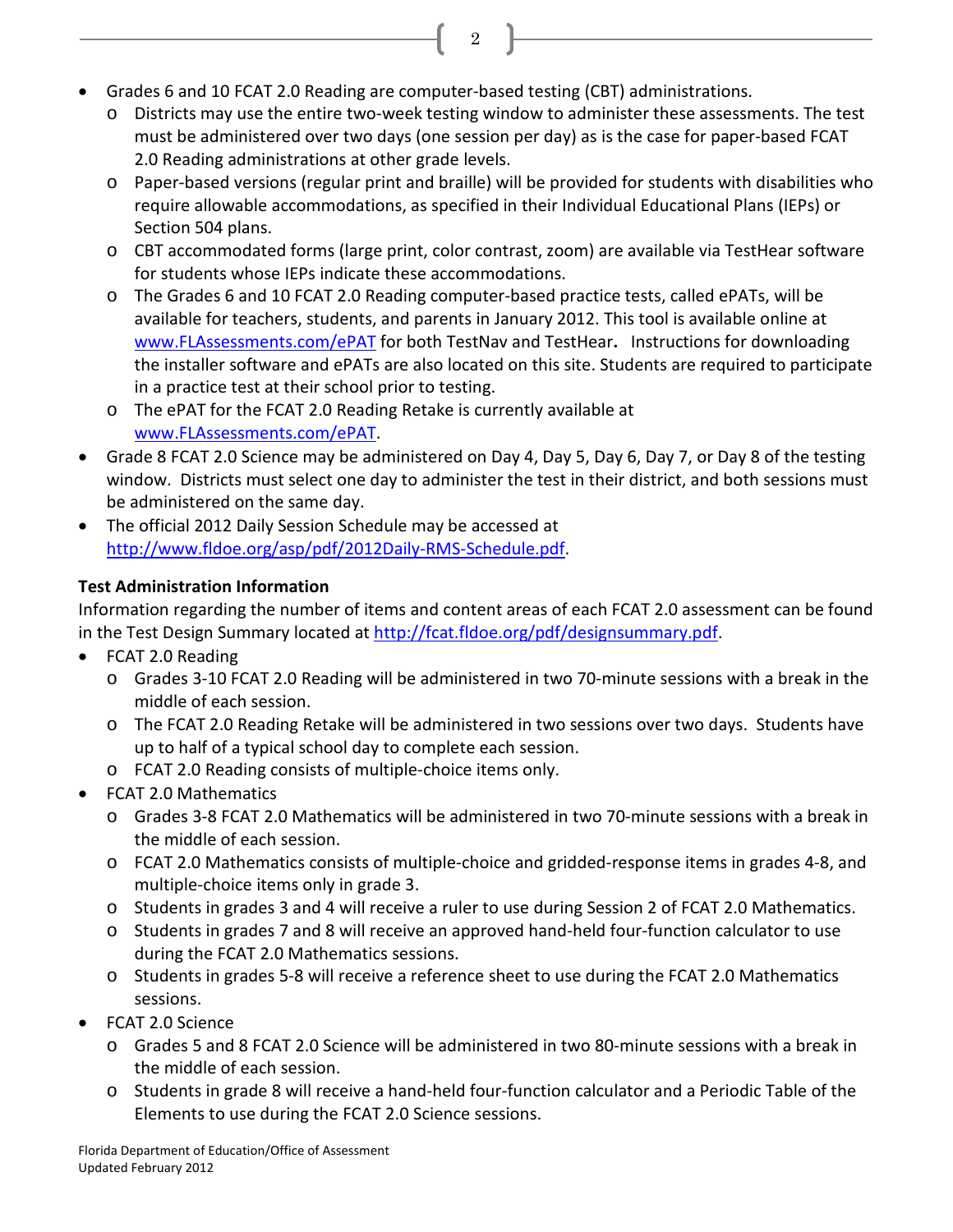### **Scoring and Reporting**

FCAT 2.0 Reading and Mathematics will be reported using the following three measures:

• **Scale Scores—**During the fall of 2011, a vertical scaling study was conducted so that performance can be compared across all grade levels as it was for the FCAT. The new score scale, which is also referred to as a developmental score scale, ranges from 140 to 302 for FCAT 2.0 Reading and from 140 to 298 for FCAT 2.0 Mathematics.

3

- **Content Area Scores**―Content area scores are reported as the actual number of raw score points earned out of the number of points possible for each reporting category. Reporting categories represent groups of similar skills, or benchmarks, which are assessed within each grade and subject. The state mean for each reporting category is also provided to allow for comparisons to average performance statewide.
- **Achievement Levels―**The success a student has achieved with the NGSSS assessed by the FCAT 2.0 is described by Achievement Levels that range from 1 (lowest) to 5 (highest). Level 3 indicates satisfactory performance. Tables 1 and 2 provide the developmental scale score range for each Achievement Level.

| Table 1: Achievement Levels for the FCAT 2.0 Reading Developmental Scale Scores (140 to 302) |         |         |         |         |         |  |  |
|----------------------------------------------------------------------------------------------|---------|---------|---------|---------|---------|--|--|
| Grade                                                                                        | Level 1 | Level 2 | Level 3 | Level 4 | Level 5 |  |  |
| 3                                                                                            | 140-181 | 182-197 | 198-209 | 210-226 | 227-260 |  |  |
| 4                                                                                            | 154-191 | 192-207 | 208-220 | 221-237 | 238-269 |  |  |
| 5                                                                                            | 161-199 | 200-215 | 216-229 | 230-245 | 246-277 |  |  |
| 6                                                                                            | 167-206 | 207-221 | 222-236 | 237-251 | 252-283 |  |  |
|                                                                                              | 171-212 | 213-227 | 228-242 | 243-257 | 258-289 |  |  |
| 8                                                                                            | 175-217 | 218-234 | 235-248 | 249-263 | 264-296 |  |  |
| 9                                                                                            | 178-221 | 222-239 | 240-252 | 253-267 | 268-302 |  |  |
| <b>10</b>                                                                                    | 188-227 | 228-244 | 245-255 | 256-270 | 271-302 |  |  |

| Table 2: Achievement Levels for the FCAT 2.0 Mathematics Developmental Scale Scores (140 to 298) |         |         |         |         |         |  |  |  |
|--------------------------------------------------------------------------------------------------|---------|---------|---------|---------|---------|--|--|--|
| Grade                                                                                            | Level 1 | Level 2 | Level 3 | Level 4 | Level 5 |  |  |  |
| 3                                                                                                | 140-182 | 183-197 | 198-213 | 214-228 | 229-260 |  |  |  |
| 4                                                                                                | 155-196 | 197-209 | 210-223 | 224-239 | 240-271 |  |  |  |
|                                                                                                  | 163-204 | 205-219 | 220-233 | 234-246 | 247-279 |  |  |  |
| 6                                                                                                | 170-212 | 213-226 | 227-239 | 240-252 | 253-284 |  |  |  |
|                                                                                                  | 179-219 | 220-233 | 234-247 | 248-260 | 261-292 |  |  |  |
| 8                                                                                                | 187-228 | 229-240 | 241-255 | 256-267 | 268-298 |  |  |  |

FCAT 2.0 Science will be reported using the following three measures:

- o **FCAT Equivalent Scores―**Student results for the Spring 2012 FCAT 2.0 Science will be reported as FCAT Equivalent Scores. The scores are being reported in this way to maintain consistent student expectations during the transition year. These scores will be used in the same way FCAT scores have been used in prior years, using the existing FCAT Achievement Level scoring table. The FCAT equivalent scale ranges from 100 to 500 for Grades 5 and 8 FCAT 2.0 Science. Scores on the new FCAT 2.0 Science scale will be available beginning in 2013.
- o **Content Area Scores**―Content area scores are reported as the actual number of raw score points earned out of the number of points possible for each reporting category. Reporting categories represent groups of similar student skills, or benchmarks, which are assessed within each grade

Florida Department of Education/Office of Assessment Updated February 2012